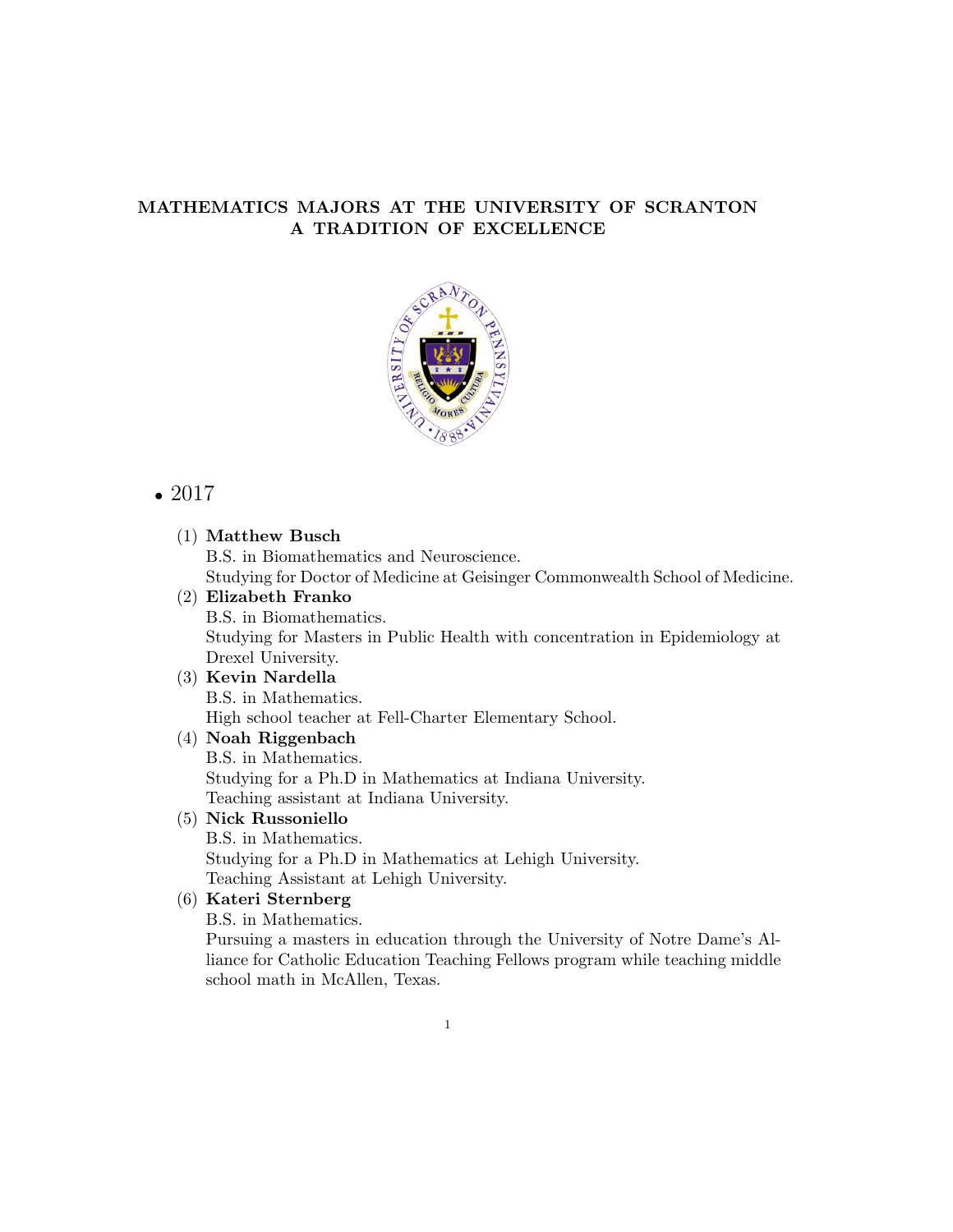## *•* 2016

(1) Danny Clark

B.S. in Mathematics. Actuarial Associate at Voya Financial.

## (2) Norman Frederick

B.S. in Biomathematics and Biochemistry, Cell and Molecular Biology Studying for Ph.D in Medical Sciences at Texas A&M Health Science Center

### (3) Jessica Hollister

B.S. in Mathematics. Studying for a Ph.D in Mathematics at Lehigh University. Teaching Assistant at Lehigh University.

### (4) Emily Holzman

B.S. in Biomathematics.

Studying for Ph.D in Medical Sciences at Texas A&M Health Science Center.

### (5) Meg Hudock

B.S. in Mathematics.

M.S. (expected) from Lehigh University in 2018.

Accepted a position as Business/Quality Analyst Associate at SEI Investments.

### (6) Andrew Pomykalski

B.S. in Mathematics. M.S. in Data Science from the University of Virginia, 2017. Data Scientist at MITRE Corporation in Bedford, MA.

### (7) Olivia Simrell Warnero

B.S. in Mathematics. Minor in Criminology and Spanish. Worked for People's Security Bank. Presently works in Chiropractic Office in Florida.

### (8) Annika Wessel

B.S in Biomathematics and Biology. Studying for a DMD at the University of Pittsburgh School of Dental Medicine.

# *•* 2015

### (1) Brittany Boribong

B.S. in Biomathematics.

Studying for Ph.D in Genetics, Bioinformatics, and Computational Biology at Virginia Polytechnic Institute and State University.

### (2) Josh Jimenez

B.S. Biomathematics and Biology. Studying in MD program at SUNY Upstate Medical University.

# *•* 2014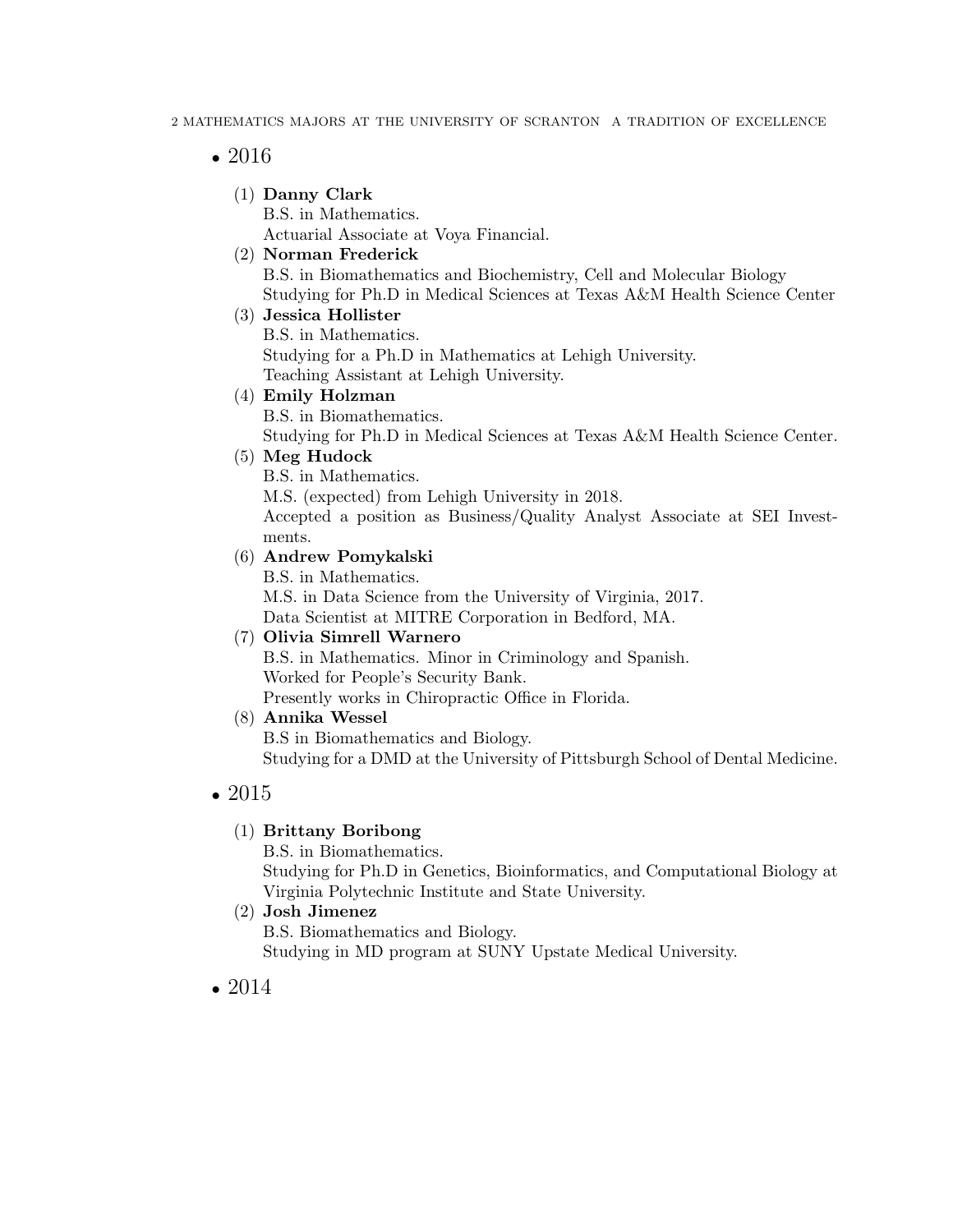### (1) Alex Cameron

B.S. in Mathematics. Studying for a Ph.D in Mathematics at Lehigh University. Teaching Assistant at Lehigh University.

(2) Alyssa Potter B.S. in Mathematics. High school Mathematics teacher at West Scranton High School.

### *•* 2013

### (1) Meghan Giunta

B.S. in Mathematics.

M.S. in Secondary Education from Molly College.

Teaching high school Mathematics at Manhasset High School on Long Island.

### (2) Matt Gorman

B.S. in Mathematics: Minor in Economics.

M.S. in Mathematics at Lehigh University. Worked as teaching assistant at Lehigh University.

Middle and Upper School Mathematics teacher at Doane Academy.

### (3) Sandra Perry

B.S. in Mathematics. Senior Underwriter for Highmark BCBS. PA Producers License in Life, Accident, and Health. Studying for a work sponsored M.B.A.

# (4) Alyssa Thorley (now Sister Thorley)

B.S in Mathematics.

Entered the religious congregation of the Sisters of Christian Charity. Taught Mathematics at Assumption College, All Saints Academy and School of Saint Elizabeth.

Currently teaching at Morris Catholic High School in Danville, New Jersey.

### (5) Michelle Vallone

B.S. in Mathematics.

High school teacher at Camden Catholic High School.

## (6) Caila Zappala

B.S. in Mathematics.

M.B.A. at Rosemont college.

QA for tax software company for three years.

Insurance broker for non-profits doing business development in IT in New York City.

# *•* 2012

(1) Brittany Blair

B.S. in Mathematics.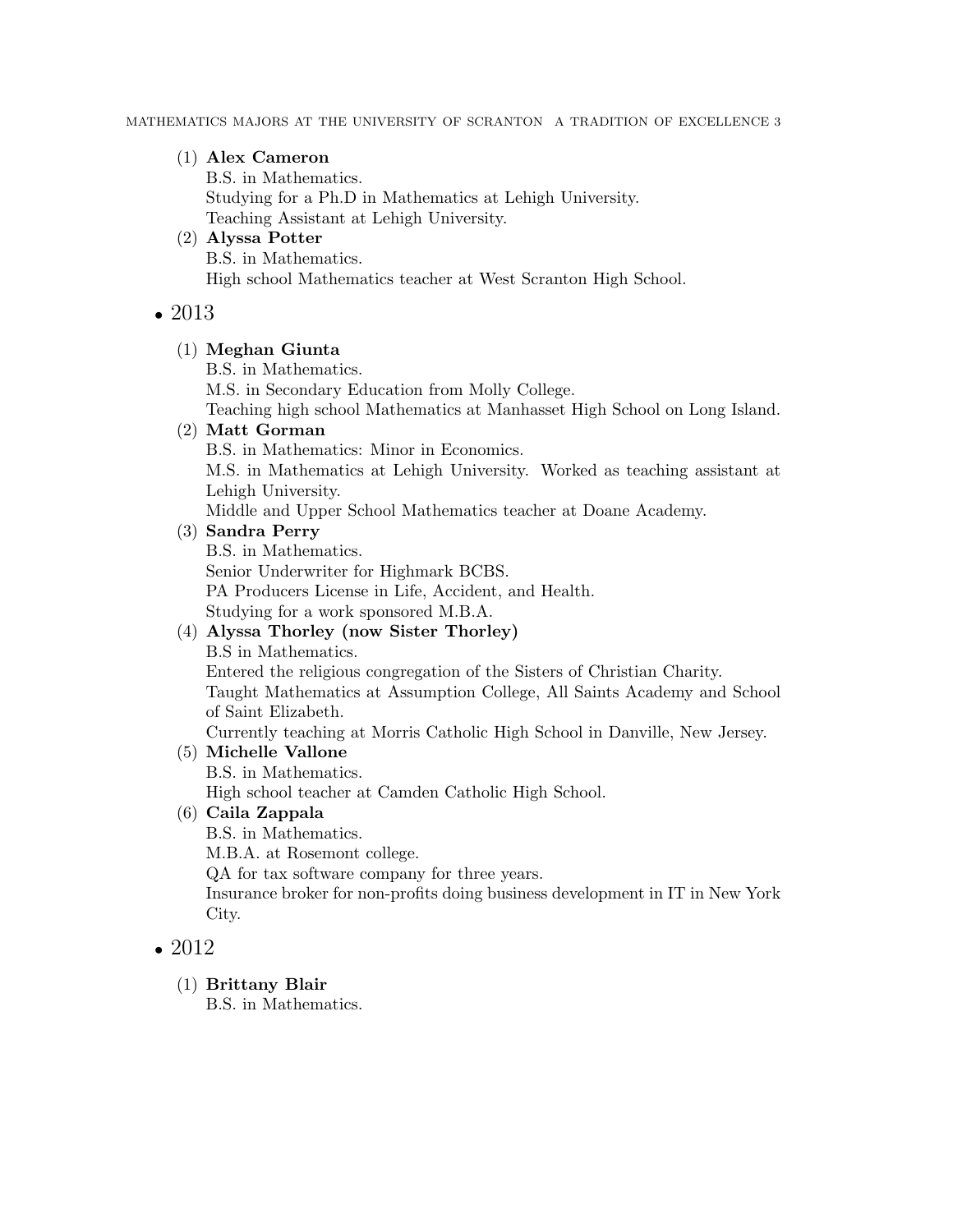Operations Analyst at Sanofi Genzyme.

- (2) Kelly Zaccheo
	- B.S. in Bio-Mathematics and Philosophy. Smith Mathematics post-baccelaureate 2013. Baseball operations internship with New York Mets. Ph.D. candidate at Drexel School of Biomedical Engineering.

### *•* 2011

(1) April Atkinson

B.S. in Mathematics.

Asst. Comptroller for Aramark at University of Scranton 2011-2013. Nuclear Engineer for United States Navy 2013 -present.

#### (2) Alex Borselli

B.S. in Mathematics. Ph.D. in Mathematics, Lehigh University, 2017. Mathematics professor at Saint Vincent College.

### *•* 2010

(1) Amanda Jones B.S. in Mathematics and Secondary Education Mathematics. M.S. in Software Engineering from the University of Scranton in 2014.

High school Computer Science teacher at Abington Heights High School.

(2) Kate Osenbach

B.S. in Mathematics. M.A. in Mathematics Eduction at the University of Scranton in 2011. Computer programmer focusing on database logic at Thorlabs.

### *•* 2009

(1) Samantha Baietti

B.S. in Mathematics. High school teacher Riverdale Public School District. M.S. in Curriculum, Instruction, and Assessment from Regis University 2013.

#### (2) Carmella Calabrese

B.S. in Mathematics and Chemistry Ph.D. in Chemistry in 2016. Lecturer at Ithaca College and SUNY Cortland.

### (3) Michael Gerard

B.S. in Mathematics. Middle school teacher.

#### (4) Peter Jordan

B.S. in Mathematics.

M.S. in Educational Administration from the University of Scranton.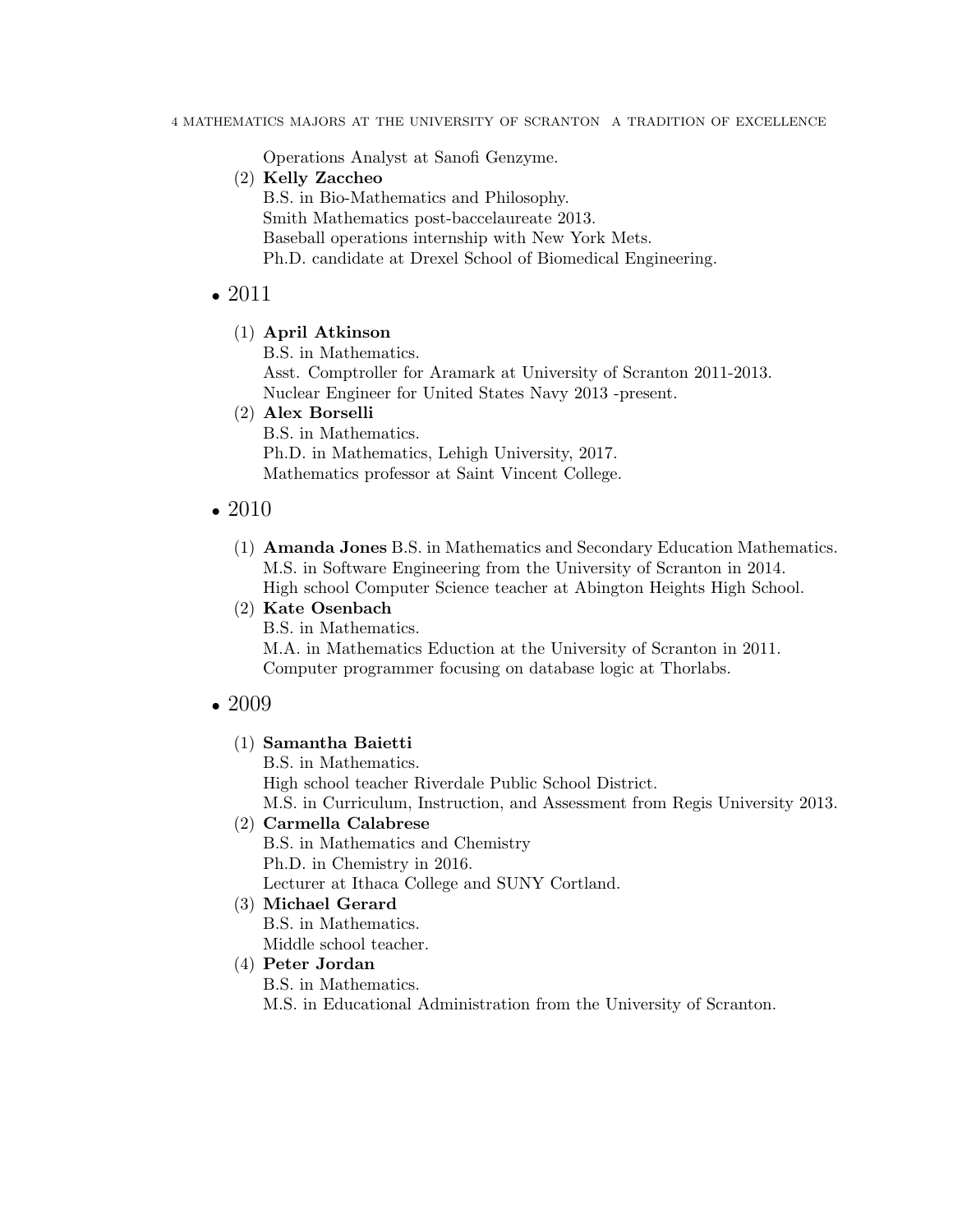MATHEMATICS MAJORS AT THE UNIVERSITY OF SCRANTON A TRADITION OF EXCELLENCE 5

Doctorate of Educational Leadership from Gwynedd Mercy University in 2017. Taught high school Mathematics.

Principal of Forest City Regional High School for 4 years.

Principal of Wayne Highlands Middle School.

### (5) Sarah Kelly

B.S. in Mathematics.

M.S. in Educational Administration from the University of Scranton in May 2017.

High school teacher at Moorestown Friends School.

Assistant Director of Summer Programs at Moorestown Friends School. Lead Advisor for grades 11-12, in charge of building and overseeing the curriculum for those grades.

### (6) Matt Prudente

B.S. in Mathematics.

Ph.D. Lehigh University 2015 specializing in graph theory. Assistant professor of Mathematics at Saint Vincent College.

*•* 2008

### (1) Valerie Naranjo Goldenberg

B.S. in Mathematics.

MBA thru Florida Institute of Technology.

Worked for the U.S. Navy for a NAVSEA Warfare Center in 2009 as a requirements analyst for conventional ammunition.

Promoted to a permanent position as a gun weapon system PM.

Promoted to be the PM for the Undersea Warfare Combat System for naval anti-submarine warfare on surface warships.

### (2) Sarah Salisbury O'Connell

B.S. Mathematics. M.Ed. in Mathematics Education from DeSales University in 2011. High school Mathematics teacher.

# *•* 2007

### (1) Joseph Butash

B.S. in Biomathematics and Philosophy. M.D. from Jefferson Medical College in 2011. Residency in Emergency Medicine at Drexel/Hahnemann University Hospital 2014 Emergency Medicine Physician

#### Cambridge Health Alliance, Massachusetts (2) Susanna Molitoris Miller

B.S. in Mathematics.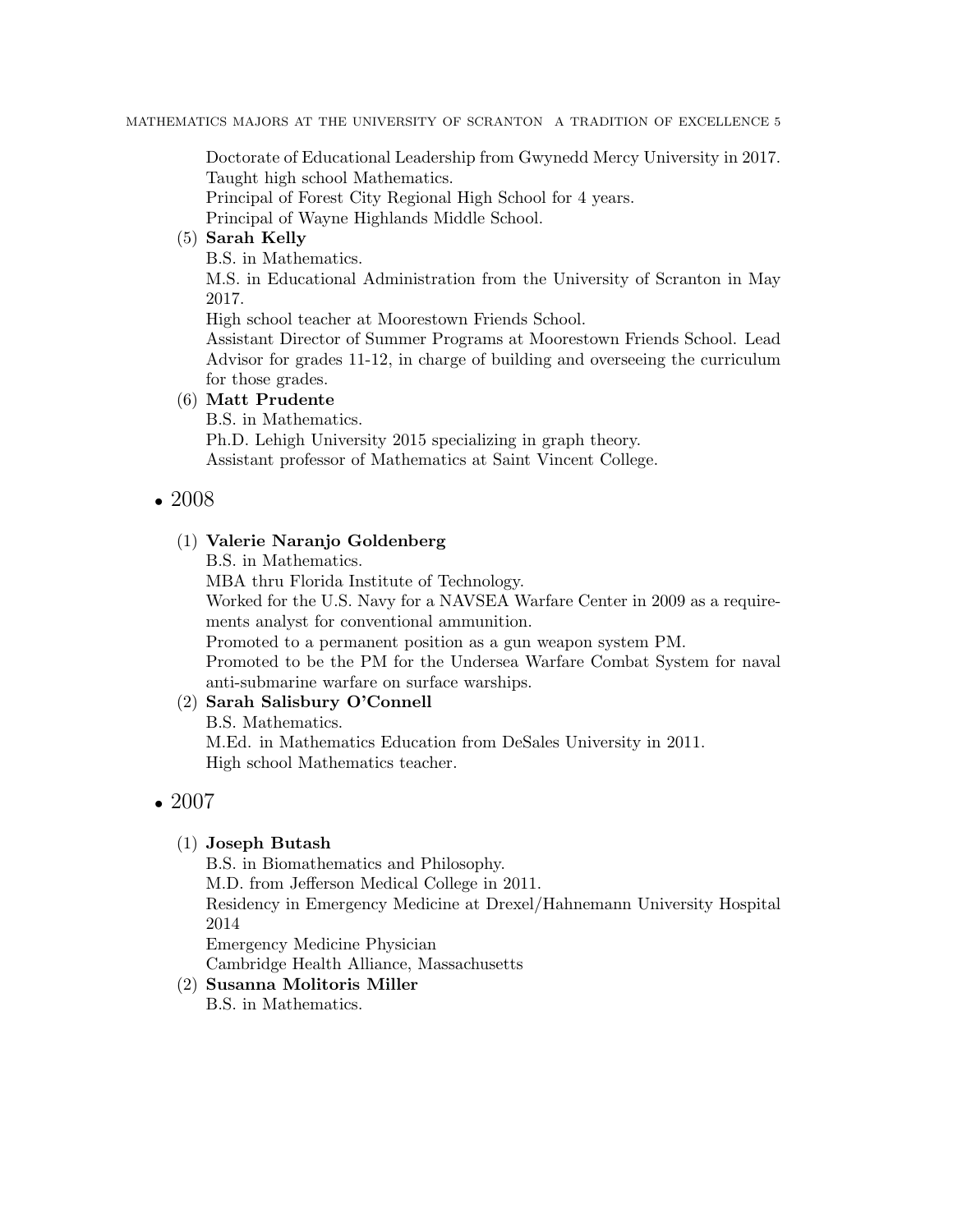M.S. in Mathematics and Ph.D. in Mathematics Education from the University of Delaware.

Assistant professor of Mathematics education at Kennesaw State University, GA.

#### (3) Tim Morris

B.S. in Mathematics.

Teaching middle school Mathematics for 10 years at St. Martin de Porres Marianist School, a private Catholic school in Uniondale, NY (Long Island).

#### *•* 2006

## (1) Denise Dellasperanzo Cavallo

B.S in Mathematics.

Relationship Manager in Corporate Trust for US Bank.

#### (2) Tricia Webb Cogan

B.S. in Mathematics

M.S. in Mathematics from the University of Delaware

Postgraduate Diploma in Eduction from University College Cork, Ireland in 2011.

Lecturer at Cork College of Commerce from 2011- 2013.

Lecturer at Cork Institute of Technology, Ireland 2013 - present.

#### (3) Liz Dobrowolski

B.S. in Mathematics.

M.S. Mathematics, Boston College 2008 with a teaching fellowship from 2006- 2008.

Teacher at St. John's Preparatory School in Danvers, MA.

#### (4) Emily Hantsh Lawless

B.S in Mathematics. M.S. in Mathematics Syracuse University in 2008. Professor at Mohawk Valley Community College for 8 years. Director of the Quantitative Reasoning Center at Le Moyne College.

#### (5) Kenneth M. Monks

B.S. in Mathematics with minors in Computer Science and Philosophy. M.S. in Permutation Group Theory/Combinatorics at Colorado State University in 2008.

Mentored University of Arizona REU in Permutation Groups in 2010.

Ph.D. in Permutation Group Theory/Combinatorics at Colorado State University in 2012.

Full Time Faculty of Mathematics at Front Range Community College - Boulder County Campus (FRCC-BCC), 2012 to present.

FRCC-BCC Putnam Club coach, 2012 to present.

200 Level Mathematics Lead at FRCC-BCC, 2014 to present.

Instructor/Curriculum Development at Prove it Math Academy, 2015 to present.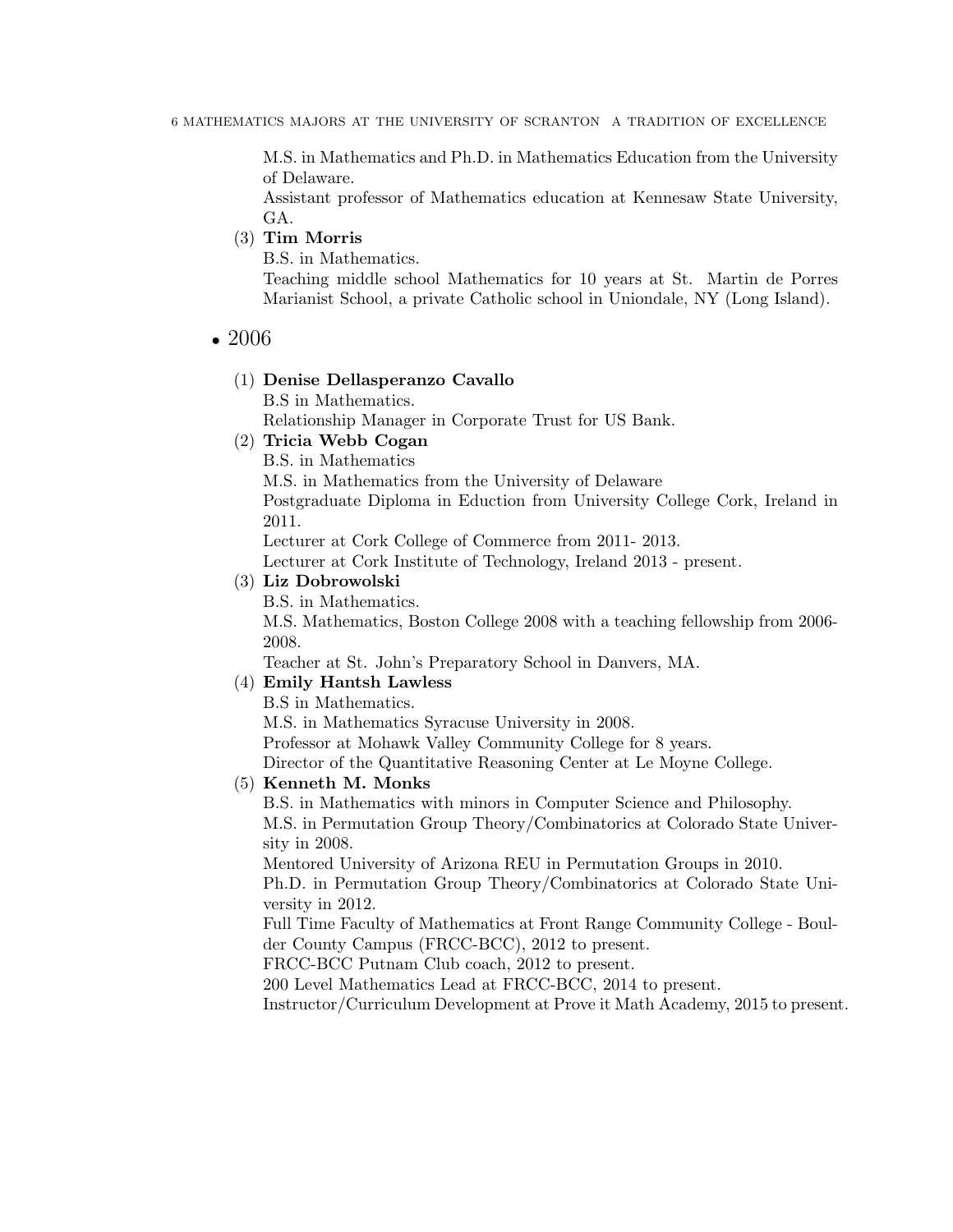Math Lab Coordinator at FRCC-BCC, 2015 to present.

2016 Master Teacher winner at FRCC-BCC.

2017 FRCC President's Innovation Grant recipient to write an openware Calculus Text for the learning assistant classroom.

# (6) Kathleen Sappah Moynihan

B.S. in Mathematics. M.A. in Theology from Franciscan University. Worked at Franciscan University Taught at a charter school (Philadelphia Academy) from 2010-2011. Taught at St. Jane's (7-8 Mathematics) 2011-2012. Presently raising three sons.

### (7) Kerri Hubbard Naples

B.S. in Mathematics.

Received the Sloan Award for Excellence in Teaching Mathematics and Science in 2015.

M.S. in curriculum and instruction from University of Scranton 2009.

M.S. in School District Leadership from Touro College 2015.

High school teacher at The Scholars Academy in Rockaway Park, NY from 2006-2015.

High school teacher at New Drop High School in Staten Island, NY from 2015 present.

### (8) Jack Vogel

B.S. in Mathematics and Mathematics Education.

M.S. in Mathematics from Drexel University in 2008.

Ph.D. in Finance from Drexel University in 2014.

Co-CIO and CFO of Alpha Architect, LLC (Philly-based asset management firm).

Adjunct faculty in Finance at Villanova.

Author of DIY Financial Advisor – A Simple Solution to Build and Protect Your Wealth, published by Wiley.

### *•* 2005

### $(1)$  Han Li

B.S. in BioMathematics.

Ph.D. in Cell biology/biochemistry from University of California at San Francisco in 2011.

Genentech postdoc in oncology.

Presently, at J&J Innovation Center in California, managing our external partnerships across Pharma, Med Devices and Consumer.

Recipient of Goldwater Scholarship, National Science Foundation Fellowship and USA Today All American Academic Team.

(2) Maria Ferzola Lipiros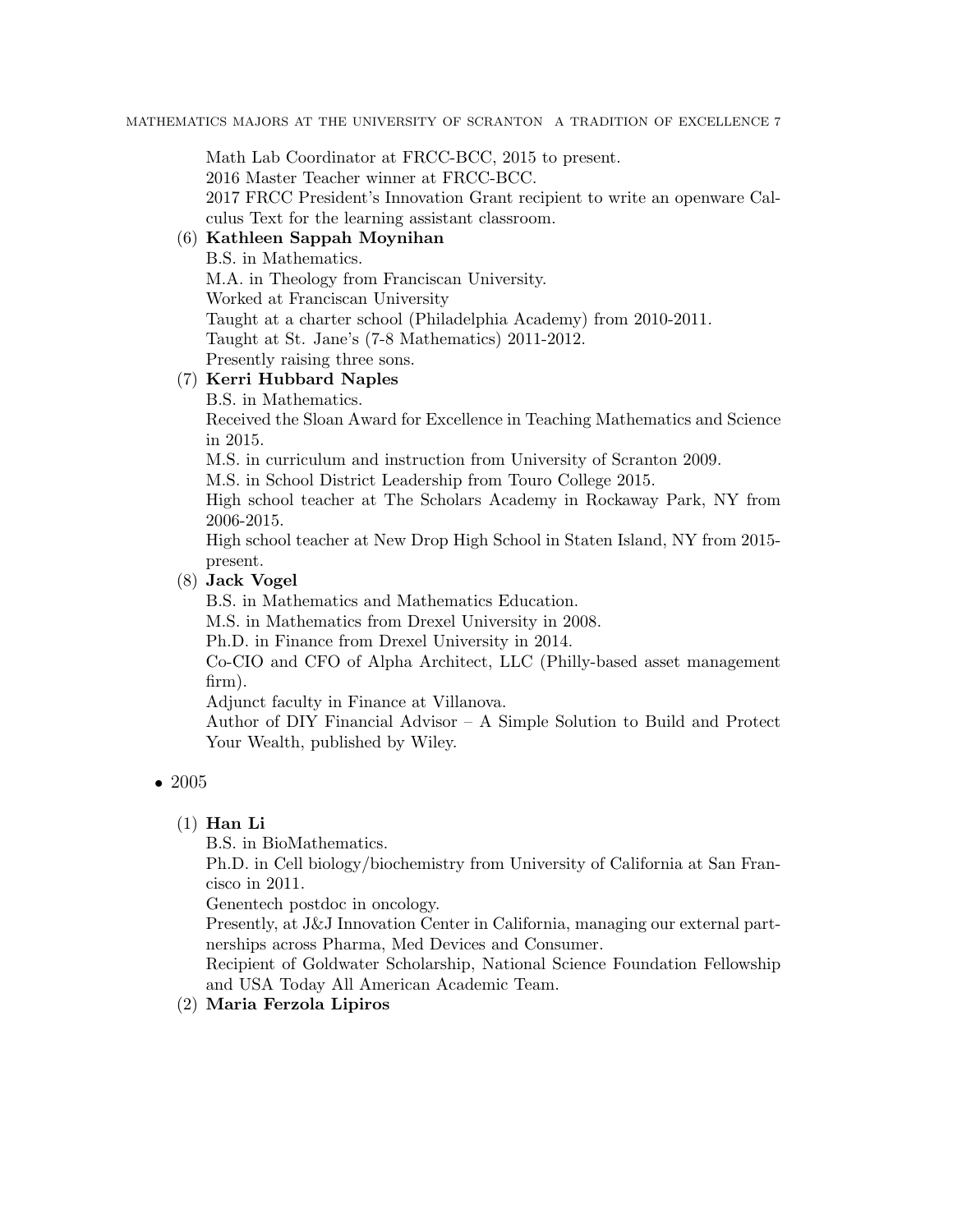B.S. in Mathematics.

Worked at Corporate Trust for Bank of NY.

Worked in Treasury for a small company.

High School teacher at Mastery Charter School in Philadelphia.

Founded a tutoring company in 2011 and has worked there full time since then.

### *•* 2004

### (1) Gina Monks

B.S. in Mathematics.

M.S. in Secondary Ed Mathematics from the University of Scranton in 2005. Adjunct at the University of Scranton and Penn State Hazleton.

Full time Coordinator of the Mathematics Learning Center (the Mathematics Dimension) and an Instructor of Mathematics at Penn State Hazleton.

Promoted to Assistant Teaching Professor of Mathematics.

Elected and served for two terms as President of Penn State Hazleton's Faculty Senate.

Recipient of the Student Government Association Teacher of the Year award three times and the Penn State Hazleton Council's Teaching Excellence Award.

### (2) Michael Sawyer

B.S. in Mathematics and Computer Science.

High school teacher for two years in Oakland, California.

J.D. University of California at Berkeley.

Clerked for federal judge.

Practices intellectual property law at Covington & Burling LLP (uses his Mathematics education when preparing expert witness Mathematicsematicians to testify about damages in high-stakes litigation).

### (3) Steve Tizzoni

B.S. in Mathematics and Economics.

Became certified actuary in 2008.

Head of Actuarial Valuation at AXA US in NYC/Jersey City.

### *•* 2003

### (1) Regina Welch Todd

B.S in Mathematics and Secondary Education - Mathematics. Teacher of high school Mathematics in Virginia, Delaware and currently Maryland.

# *•* 2001

### (1) Jimmy Johnston

B.S. in Education concentration Mathematics. High school teacher Union Catholic High School in Scotch Plains, NJ.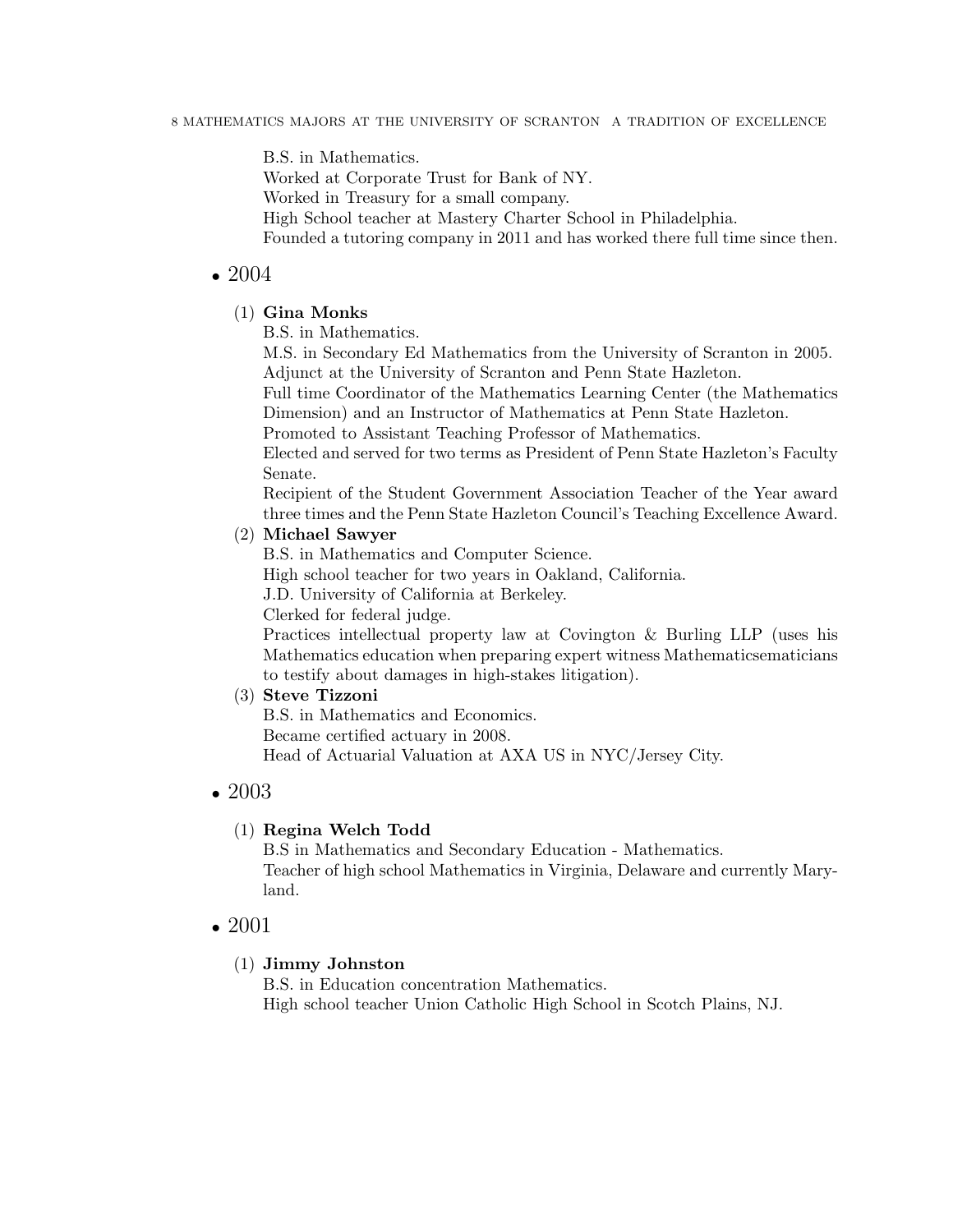MATHEMATICS MAJORS AT THE UNIVERSITY OF SCRANTON A TRADITION OF EXCELLENCE 9

Network Administrator Union Catholic High School in Scotch Plains, NJ.

Certified as a Cisco Networking Instructor and since 2005 I have been an Adjunct Professor at County College of Morris teaching their series of 3 telecommunication courses to all age groups of students.

System Admin and Online Publisher for National Center of Bicycling & Walking.

M.S. in Pure & Applied Mathematics at Montclair State University in 2015. Adjunct Professor at Montclair State.

## *•* 2000

### (1) Gina Kucinski

B.S. in Mathematics.

Ph.D. in Mathematicsematical Sciences from Binghamton University. Full-time Lecturer in the Department of Mathematicsematical Sciences at Rensselaer Polytechnic Institute

### (2) Anatoly Shtekhman

B.S. in Mathematics.

Senior Portfolio Manager for Vanguard, mainly for active equity and multiasset funds.

### *•* 1999

### (1) Nathan Carter

B.S. in Mathematics and Computer Science. Ph.D. from Indiana University in 2004. Professor at Bentley University, presently the chair. Received the following awards: Trevor Evans Award, Mathematical Association of America, August 2012. Beckenbach Book Prize, Mathematical Association of America, January 2012. Henry L. Alder Award for Distinguished Teaching by a Beginning College or University, Mathematics Faculty Member, Mathematical Association of America, 2010.

# *•* 1997

### (1) Beth Olszewski Shimkus

B.S. in Mathematics. Ph.D. Mathematics Lehigh University 2004. Presently raising 4 daughters and homeschooling them.

# *•* 1995